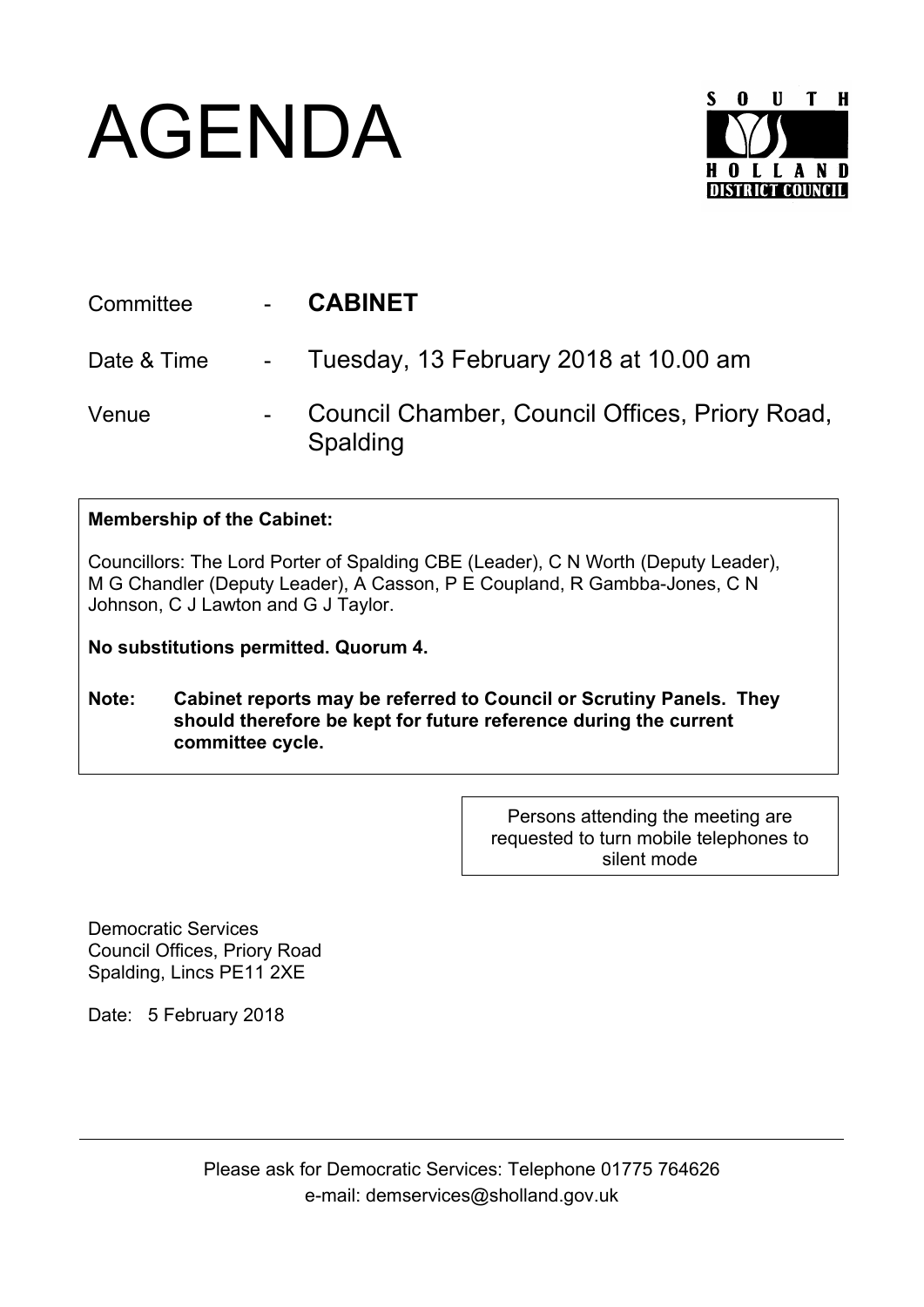## **A G E N D A**

- 1. Apologies for absence.
- 2. Minutes To sign as a correct record the minutes of the meeting of the Cabinet held on 21 November 2017 (copy enclosed). (Pages  $1 - 10$
- 3. Declarations of Interest. (Where a Councillor has a Disclosable Pecuniary Interest the Councillor must declare the interest to the meeting and leave the room without participating in any discussion or making a statement on the item, except where a Councillor is permitted to remain as a result of a grant of dispensation.)
- 4. Questions raised by the public under the Council's Constitution (Standing Orders).
- 5. To consider any matters which have been subject to call-in.
- 6. To consider matters arising from the Policy Development and Performance Monitoring Panels in accordance with the Overview and Scrutiny Procedure or the Budget and Policy Framework Procedure Rules.
- 7. Draft Budget, Medium Term Plan and Capital Strategy To consider the Draft General Fund and Housing Revenue Account 2018-19 revenue and capital estimates and the Draft Financial Medium Term Plan (for Recommendation to Council) (report of the Portfolio Holder Finance and the Executive Director Commercialisation (S151 Officer) enclosed). (Pages 11 - 98)
- 8. Q3 Finance Report 2017-18 To provide information on Quarter 3 (to 31 December 2017) and forecast full year financial position of the Council (report of the Portfolio Holder Finance and the Executive Director Commercialisation (S151 Officer) enclosed.) (Pages 99 - 112)
- 9. Lincolnshire Homelessness Strategy 2017-21 To consider the Lincolnshire Homelessness Strategy for adoption (report of the Portfolio Holder for Housing and Health and the Executive Director Commercialisation (S151 Officer) enclosed). (Pages  $113 -$ 146)
- 10. Welland Homes Business Plan Update To update the Welland Homes Business Plan, and to put in place the necessary arrangements for Welland Homes to commence delivery of a housing development at Parkside Crescent, Spalding (report of the Portfolio Holder Finance and the Executive Director Commercialisation (S151 Officer) enclosed). (Pages 147 - 154)

**(Please note that the appendices associated with this report are not for publication by virtue of Paragraph 3 (Information relating to the financial or business affairs of any particular person (including the authority holding that information)) in Part 1 of Schedule 12a of the Local Government Act 1972, and are therefore attached to this agenda as item 13.)**